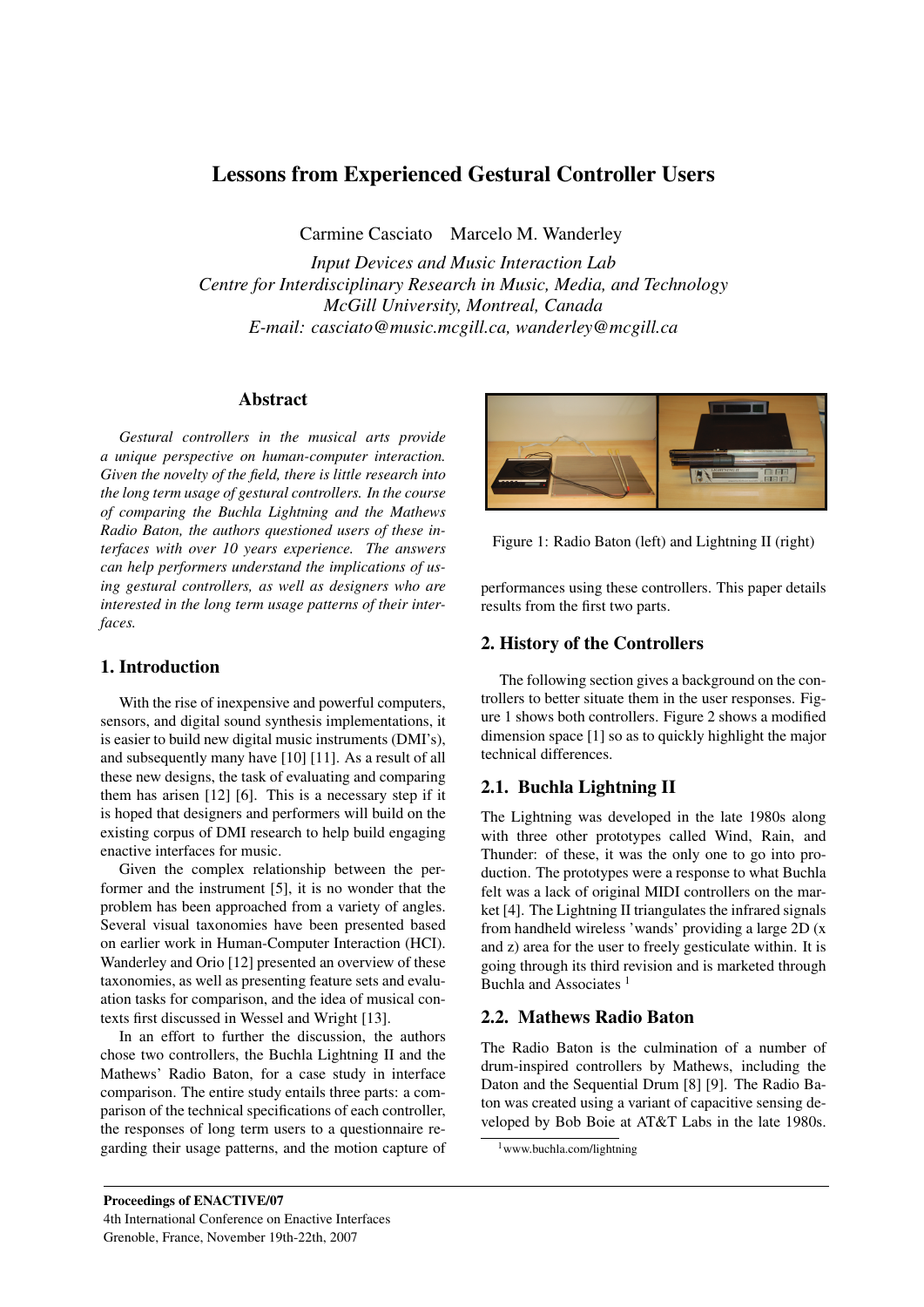

Figure 2: Radio Baton and Lightning II plotted on a dimension space [1] so as to clearly contrast their technical characteristics.

Using five electrodes over the surface of a square plate, two wired antennas that resemble batons would increase the capacitance value when near an electrode. The differences between electrode capacitive values are used to deduce the xyz position of each baton [2]. It has been used in over 40 pieces [3] and is marketed by MarMax<sup>2</sup>.

### 3. Long Term User Responses

In order to get a sense of usage over time, questionnaires were sent out to the known professional users of each controller, whiched totaled under ten. Five questionnaires were received, three from Lightning users and two from Radio Baton users. This small set of responses is to be expected when so few are known to play the instruments under study. The questions and resulting answers were informal in nature thus contributing an important qualitative aspect to the present study. Each question and response is reported in the following tables. Answers have been paraphrased for presentation. Performers 1-5 correspond respectively to the three Lightning users and the two Radio Baton users.

The amount of experience amongst the respondents shown in Table 1 is noteworthy. It has been proposed that over 10 years of formal training on a particular acoustic instrument qualifies a musician as an expert [7]. While there is no formal pedagogy for gestural controllers, the ability to become an expert user of these

Table 1: Experience *How long have you been using the Lightning/Radio Baton?*

|   | 14 years |
|---|----------|
| 2 | 15 years |
| 3 | 15 years |
|   | 20 years |
|   | 20 years |

devices given time should be assumed, in the same way as race car drivers are assumed to be more skilled drivers than the average.

Table 2: Usage *What were some of your favorite uses of the Lightning/Radio Baton?*

| 1            | solo performance, accompaniment of dancers       |
|--------------|--------------------------------------------------|
| $\mathbf{2}$ | performance of compositions for Lightning, ac-   |
|              | companiment of silent films, children's theatre, |
|              | medical rehabilitation                           |
| 3            | solo performance, as part of jazz ensemble,      |
|              | score-following, conducting, spatialization      |
| 4            | performance of compositions for Radio Baton      |
|              | w/ voice, orchestra, manipulation of video, spa- |
|              | tialization                                      |
| 5            | performance of compositions for Radio Baton,     |
|              | improvisation with acoustic instrument musi-     |
|              | cians, as part of world music ensemble           |

The responses to the question in Table 2 seem to indicate that the controllers are extremely adaptable to as many different music performance settings as established acoustic instruments are, (and some that acoustic instruments cannot be used in, such as the manipulation of video media). Also evident in the answers is that many opportunities to perform arose almost solely from the novelty of the controllers, the "shiny new gadget" phenomenon. For example, Performer 3 was approached to perform for millenium celebrations in Times Square, New York for what he supposes was this reason. The novelty aspect also had drawbacks: Performer 1 recalls a dance accompaniment performance where the program notes did not specify his usage of the Lightning. As a result, the audience perceived the movements as dance-oriented rather than those of a music instrument performance. Designers would do well to use the novelty of their designs as a means to reach potential performers while being aware that audiences are not as comfortable with new interfaces as with traditional instrumentation.

Almost all respondents are either percussionists, pianists, and/or conductors and admit their approach to these percussion-inspired interfaces owes a great deal to their acoustic instrument training. Performer 2 finds that

<sup>2</sup>223 Precita Ave, San Francisco, California, 94110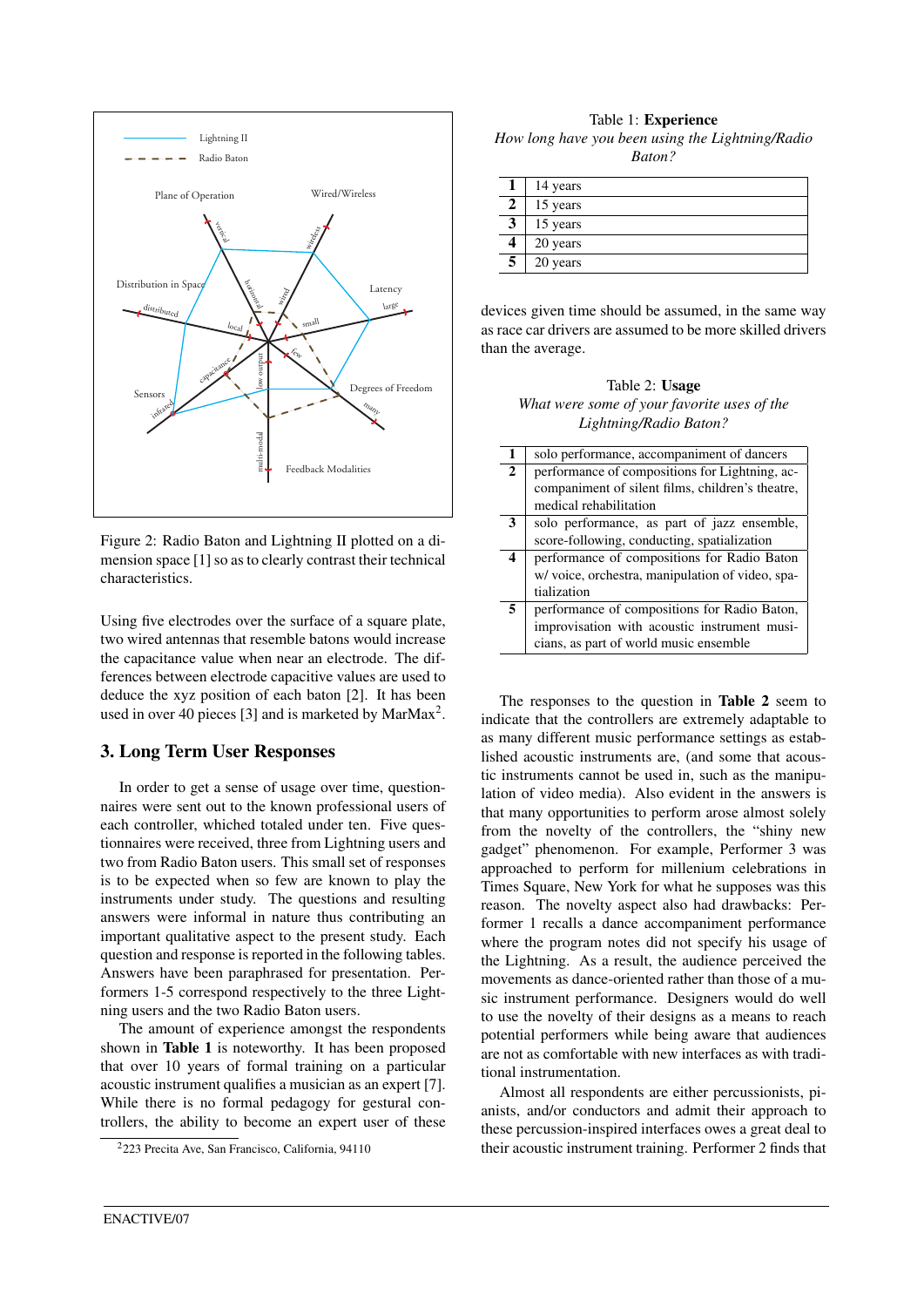### Table 3: Musical Education

*Do you play any other instruments, acoustic or electric? How has this informed your performance/compositional technique regarding the Lightning/Radio Baton?*

|                         | acoustic mallet percussion, movement training |
|-------------------------|-----------------------------------------------|
|                         | in theatre/circus skills                      |
| 2                       | piano, percussion                             |
| 3                       | piano, conducting                             |
| $\overline{\mathbf{4}}$ | piano, voice, dataglove,<br>guitar, trumpet,  |
|                         | theremin, laptop                              |
| 5                       | percussion                                    |

"realizing when (and when NOT) the gestural repertoire of the Lightning fits percussive technique and sounds sent me off on a path of exploration that continues today". Performer 5's percussion training has raised his expectations of the performance behaviour of the Radio Baton in terms of strike latencies. Performer 1 recognizes that the emphasis in mallet percussion on proper mallet placement in space has influenced his approach to the Lighting. He also mentions the theatrical nature of playing the Lightning. Finally, Performer 4 notes that musicality can be transferred: "the more musical you are, the more musical your music and your performance of ANY instrument". Contrasting these answers with those from Table 2 suggests acoustic musicians can take new interfaces beyond their usual performance settings, all the while drawing on their acoustic instrument training.

#### Table 4: Role *What role have you played in the development of the Lightning/Radio Baton?*

|   | Lightning I repairs, primary technician for beta- |
|---|---------------------------------------------------|
|   | testing, preset development, soldering and as-    |
|   | sembly of Lightning II, circuit board layout for  |
|   | Lightning III                                     |
| 2 | none                                              |
| 3 | none                                              |
| 4 | composer/collaborator                             |
| 5 | none                                              |

Regarding the answers in Table 4, although only Performer 1 explicitly worked on the development of these interfaces, all respondents had close relationships with the controller designers. Performer 2 eventually collaborated with Don Buchla to build other controllers and Performer 3 had several conversations with Buchla about possible design improvements to the Lightning. Performer 4 has worked closely with Max Matthews; his "musical use of the system influenced the design of the hardware and the features of the software." It is interesting to ask whether being in close contact with the designer kept the musicians motivated to continue using the interfaces.

Table 5: Approach *Do you approach the Lightning/Radio Baton as an instrument or a controller?*

|   | <b>both</b>         |
|---|---------------------|
|   | instrument          |
| 2 | gestural controller |
|   | instrument          |
|   | both                |

The answers to this question can be viewed from two perspectives. The first revolves around the nature of a gestural controller in the schema of a DMI. In Performer 2's own words:

"A controller is a device that transduces a physical gesture to a defined control signal. The signal is then sent to some soundproducing apparatus. A musical instrument is...a device or system...for real time musical performance... concerned with expressive and reliably repeatable control of...musical parameters."

In this sense, Performers 2 and 3 utilize the sound engine of the Lightning with its mapping abilities in many of their performances and therefore use it as an instrument. It is impossible to do so with the Radio Baton as it does not have it's own sound engine, thereby rendering it a gestural controller by default. Performer 4 substantiates this by mentioning "the Radio Baton is what turns my laptop into a musical instrument."

The second perspective is more philosophical in nature involving the question of when does a gestural controller become a musical instrument. Performer 1 feels the Lightning is "a controller that only becomes an instrument after a lot of practice". This is echoed by Performer 2's remark that "almost anything can be an instrument in the hands of an accomplished player". This would seem to support the claims regarding expertise in [7] in which time spent practicing is essential. However, Performer 5 approaches these terms as states of operation which can be intermingled in a performance: "I use it in both modes, sometimes simultaneously and always jumping from one mode to the other. To me it would not be worth playing if it couldn't occupy both roles."

For Performer 2, each different mapping scheme creates a new instrument. As evidenced in the responses in Table 6, these interfaces can take the (conceptual) form of many existing and novel control paradigms which do indeed resemble completely different performance practices. From Performer 4 "It is NOT a percussion controller - that limits its function, subtlety, and role to something too primitive and simple. The construction